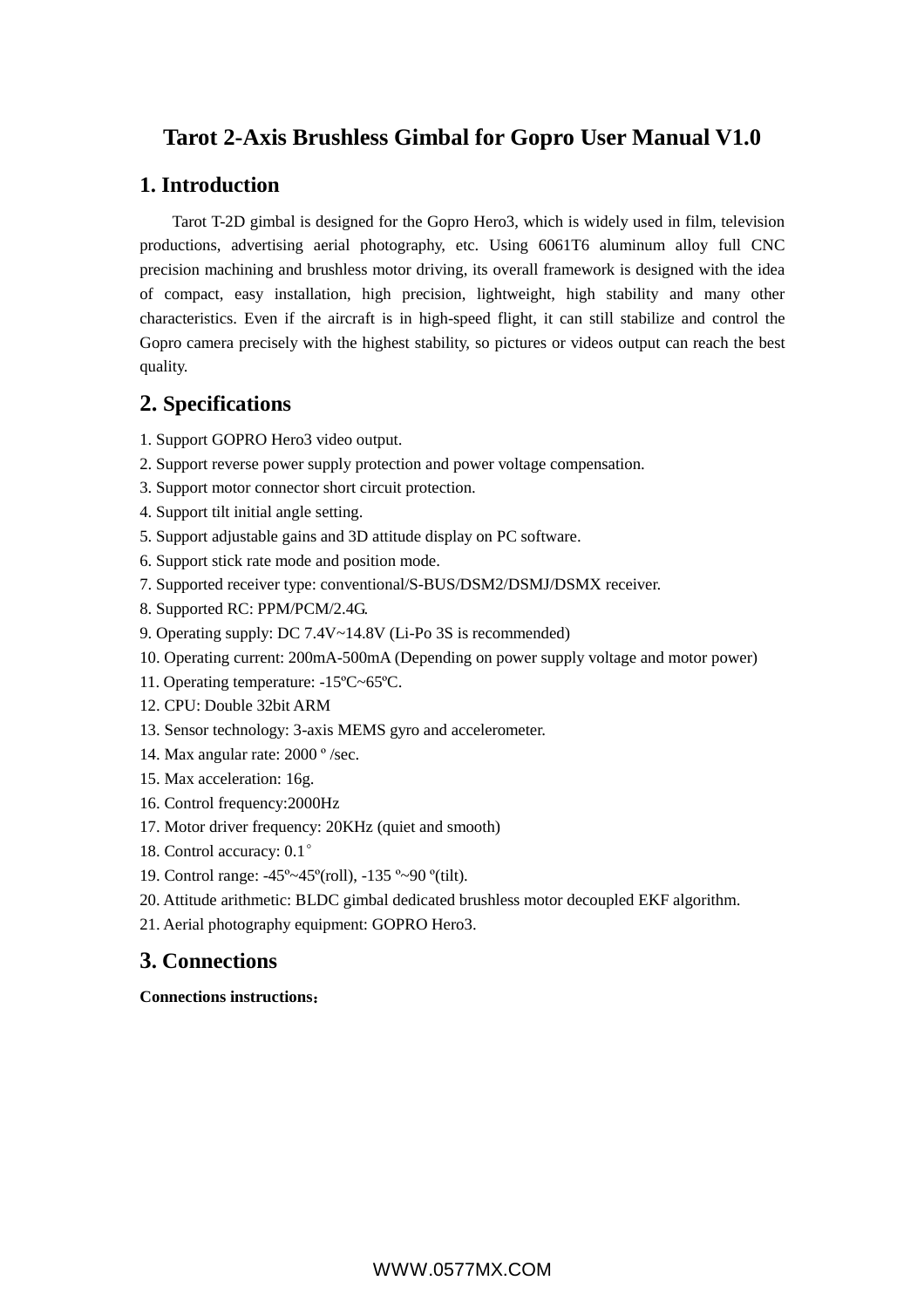

## **1.Power supply:**

DC 7.4V~14.8V (Li-Po 3S is Recommended)

## **2.Gimbal controller connector:**

Via USB module connected to the computer, used to adjust the gimbal controller parameter and status monitoring.

#### **3.Motor driver connector:**

Via USB module connected to the computer, used to adjust the motor driver module( motor poles and power), and voltage and current monitoring.

## **4.Receiver and camera control connector:**

**R:** conventional receiver roll channel input

**T:** conventional receiver tilt channel input

**C:** conventional receiver stick mode channel input (rate mode and position mode)

**S:** S-BUS receiver or conventional receiver camera input

**P:** camera control servo output (Infrared camera module can be connected)

**+:** 5V output

**-:** power ground

## **5.DSM2/DSMJ/DSMX:**

Used to connect DSM2/DSMJ/DSMX receiver

## **6.Roll and tilt motor connector:**

Used to connect motor

## **7.Sensor connector:**

Used to connect sensor module

# **4. Video line:**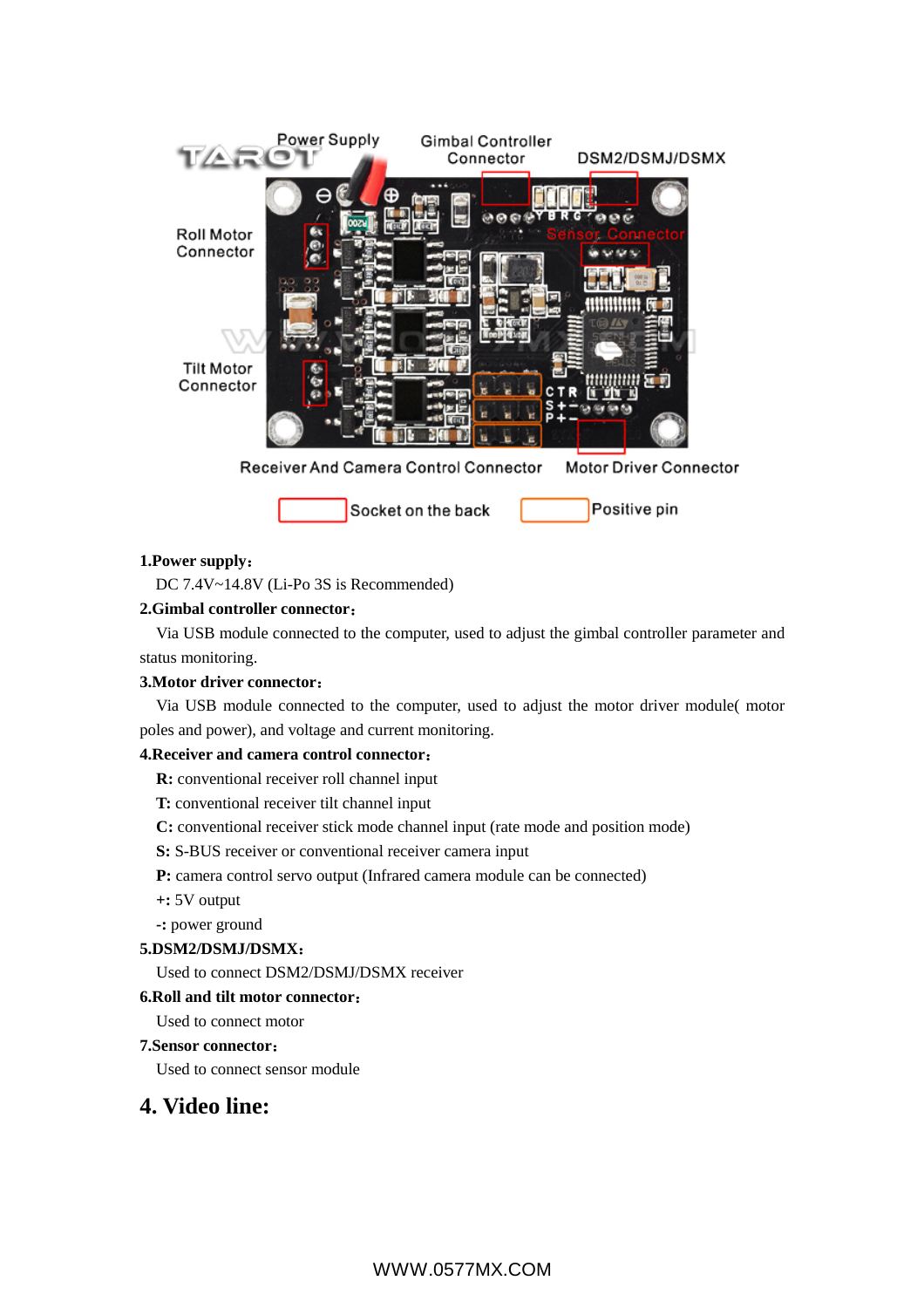

# **5. LED indication**

**Y:** Yellow,**B:** Blue,**R:** Red,**G:** Green

| Yellow blink 2 times | Initialization successfully                                    |  |
|----------------------|----------------------------------------------------------------|--|
| Yellow solid         | Initialization not finished, keep gimbal static                |  |
| Blue blink           | Receiver connected or PC software connected (normal)           |  |
| Blue LED solid       | Receiver not connected (normal)                                |  |
| Red solid            | Angle out of band or error occur                               |  |
| Green solid          | Over current, After troubleshooting, reapply power can recover |  |

# **6. Protection function**

### **Reverse power protection:**

When the power is reversed, the gimbal won't response avoiding burning the control panel, thereby enhancing reliability.

## **Motor output short circuit protection function:**

When the motor output is shorted motor output PTZ control panel will turn off and the green light is lit, thereby protecting the control panel from burning. After the short troubleshooting, you must re-power to lift the protection.

## **Angle overrun protection function:**

When the camera angle exceeds the limit, it will automatically shut down the motor output and the red light is lit, thereby protecting the lines laid down being wrapped broken in unexpected situations. After the short troubleshooting, re-power or re-start the motor on the computer side, then the gimbal can be restored.

## **7. Setup instruction**

Brushless gimbal system uses a dual-processor solution (gimbal controller processor and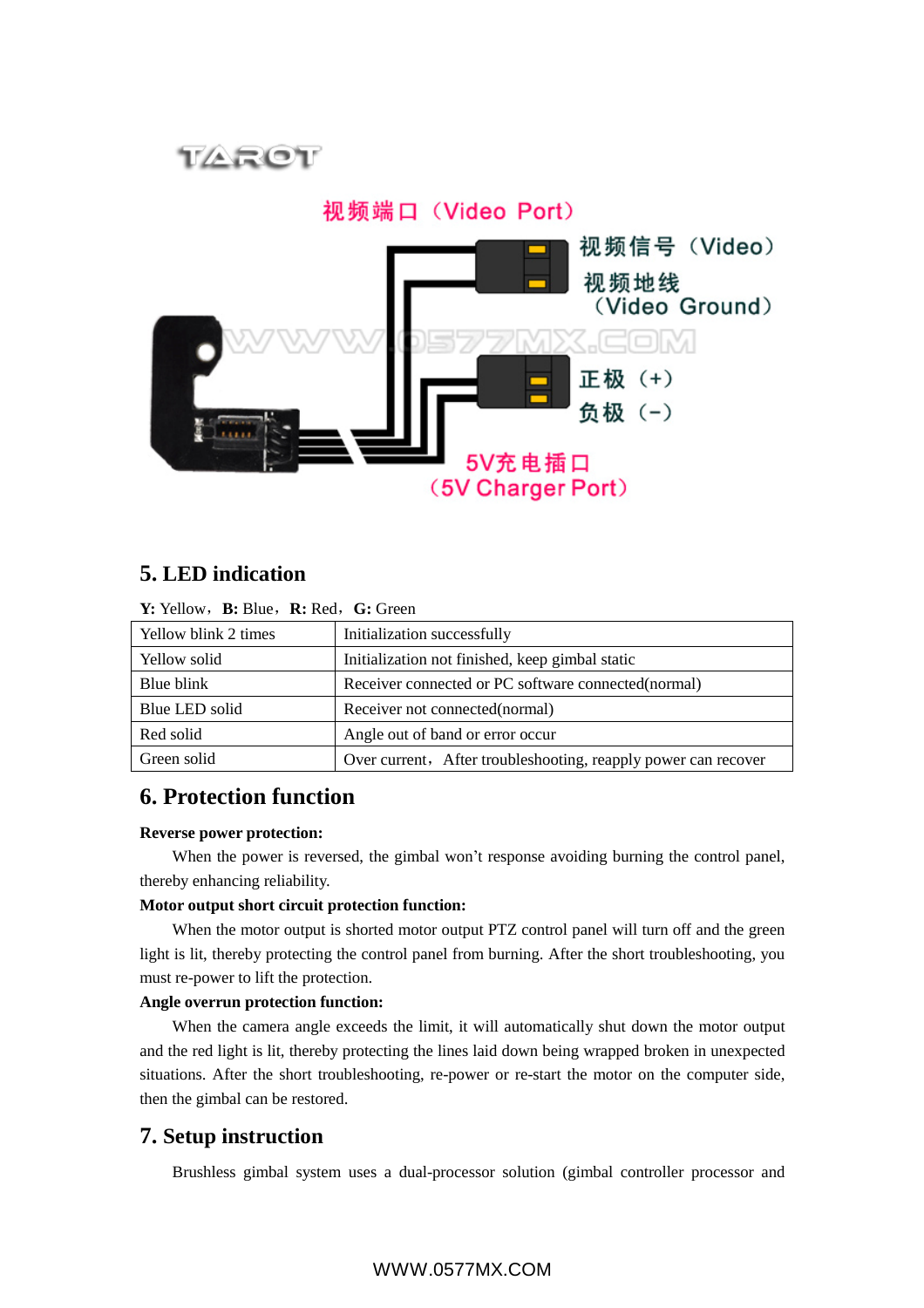motor driver processor). Software interface is as follows.

| <b>EXTR-BEGC Software VI.O.</b>                                        | E/K                                                            |                                 |                                          |                |
|------------------------------------------------------------------------|----------------------------------------------------------------|---------------------------------|------------------------------------------|----------------|
| <b>Roll Setting</b><br><b>Tilt Setting</b>                             | <b>3D Attitude Display</b>                                     | Motor Configuration             |                                          |                |
| $\bullet$<br>$\bullet$<br>Total Gain<br>Total Gain                     |                                                                | Rolling motor                   | Tilting motor                            | Upgrade        |
| $\bullet$<br>Velocity Gain<br>Velocity Gain<br>۰                       | $\sim$<br>$\bigcap$                                            |                                 |                                          |                |
| . 10<br>$\overline{\phantom{a}}$<br>Integral Gain<br>Integral Gain     |                                                                | 10<br>Polar Num                 | - 10<br>Polar Num                        | Open Firmware  |
| ١o<br>۰<br>Accelerate Gain<br>Accelerate Gain                          | zp:                                                            |                                 |                                          |                |
| Angle Limit<br>Angle Limit                                             |                                                                | ١o<br>Power                     | 10<br>Power                              | Start Upgrade  |
| $Mm$ 0<br>$Min$ 0<br>$Max = 0$<br>Max 0                                |                                                                |                                 |                                          |                |
| RC Sensitivity 0<br>Motor Reverse<br>RC Sensitivity 0<br>Motor Reverse | Attitude Monitor                                               | <b>Signal Monitor</b>           |                                          | Cancel Upgrade |
| Init Tilt Angle 0                                                      | Roll +0.0 Tilt +0.0 Pan +0.0                                   |                                 |                                          |                |
| Upgrade<br>Sensor Module Mount                                         |                                                                | $\overline{0}$<br>Voltage       | 10<br>Current<br>$\mathbf{A}$            |                |
| Write Settings To Flash<br>Open Firmware<br>$\overline{\phantom{a}}$   | <b>RC</b> Monitor                                              |                                 |                                          | Load Config    |
| Start-Upgrade<br>Load Confie<br>Receiver Type                          | $RoER$ 0<br>Shot:S 0<br>Tilt:T 0                               |                                 |                                          |                |
| $\mathbf{v}$<br>Cancel Upgrade<br>Save Config                          | $Model2$ RC mode C $0$<br>Mode1                                | COM3<br><b>NC</b><br><b>COM</b> | Write Settings To Flash<br>Open COM Port | Save Config    |
| Motor Output Mode<br>Firmware Version xxxx<br>Motor Configuration      | COM Select<br>$\overline{\mathbf{v}}$<br>Open COM Port<br>COM3 |                                 |                                          |                |
| O Motor On<br>O Motor Off<br>Tarot ZYX-BMGC 2013                       |                                                                | Please connect to motor port!   | Firmware Version:                        |                |

# **A、Gimbal controller software UI instructions**

Connect USB programmer to gimbal controller port. Open ZYX-BMGC.exe, run ZYX-BMGC software, software interface is as follows.

| ZYX-BMGC Software V1.0                               |                                                 |                                                |  |  |  |  |
|------------------------------------------------------|-------------------------------------------------|------------------------------------------------|--|--|--|--|
| Roll Setting                                         | <b>Tilt Setting</b>                             | 3D Attitude Display                            |  |  |  |  |
| 0<br>Total Gain                                      | $\mathbf 0$<br>Total Gain                       |                                                |  |  |  |  |
| Velocity Gain<br>0                                   | $\mathbf 0$<br>Velocity Gain                    |                                                |  |  |  |  |
| 0<br><b>Integral Gain</b>                            | $\bf{0}$<br>Integral Gain                       |                                                |  |  |  |  |
| 0<br>Accelerate Gain                                 | $\mathbf 0$<br>Accelerate Gain                  |                                                |  |  |  |  |
| Angle Limit                                          | Angle Limit                                     |                                                |  |  |  |  |
| $Min$ 0<br>10<br>Max                                 | $Min$ 0<br>$\overline{0}$<br>Max                |                                                |  |  |  |  |
| RC Sensitivity $\vert 0 \vert$<br>Motor Reverse      | RC Sensitivity $\vert 0 \vert$<br>Motor Reverse |                                                |  |  |  |  |
|                                                      | Init Tilt Angle 0                               | <b>Attitude Monitor</b>                        |  |  |  |  |
| Sensor Module Mount                                  | Upgrade                                         | $+0.0$<br>$Roll$ +0.0<br>$+0.0$<br>Tilt<br>Pan |  |  |  |  |
| $\blacktriangledown$                                 | Write Settings To Flash<br>Open Firmware        | <b>RC</b> Monitor                              |  |  |  |  |
| Receiver Type                                        | Load Config<br>Start Upgrade                    | $Shot: S$ 0<br>$Roll:R \vert 0$<br>$Tilt:T$ 0  |  |  |  |  |
| Y                                                    | Cancel Upgrade<br>Save Config                   | RC mode:C 0<br>Mode1<br>Mode2                  |  |  |  |  |
| Motor Output Mode<br>Firmware Version:xxxx           |                                                 | COM Select                                     |  |  |  |  |
| Motor Off<br>Tarot ZYX-BMGC 2013                     | Motor Configuration<br>O Motor On               | v<br>Open COM Port<br>COM3                     |  |  |  |  |
| COM port open successfully, please connect ZYX-BMGC! |                                                 |                                                |  |  |  |  |

## **(1) Open port:**

Select COM port in the software, and click "Open COM Port". After that, you can power on gimbal. The power supply should make gimbal work safely.

## **(2) Gimbal controller connection status:**

After the initialization process, the status bar should show "All parameters updated!". This means gimbal has been connected to software successfully. Toggle arbitrary axis of the gimbal, you should see the movement of the gimbal in 3D attitude display on the screen. For safe configurations, when gimbal connected, the program automatically sets motor output mode off.

## **(3) Sensor module mount:**

You should select right sensor module mounting way at "Sensor Module Mount" according to step1. Then, you should observe "3D Attitude Display" whether can reflect camera's real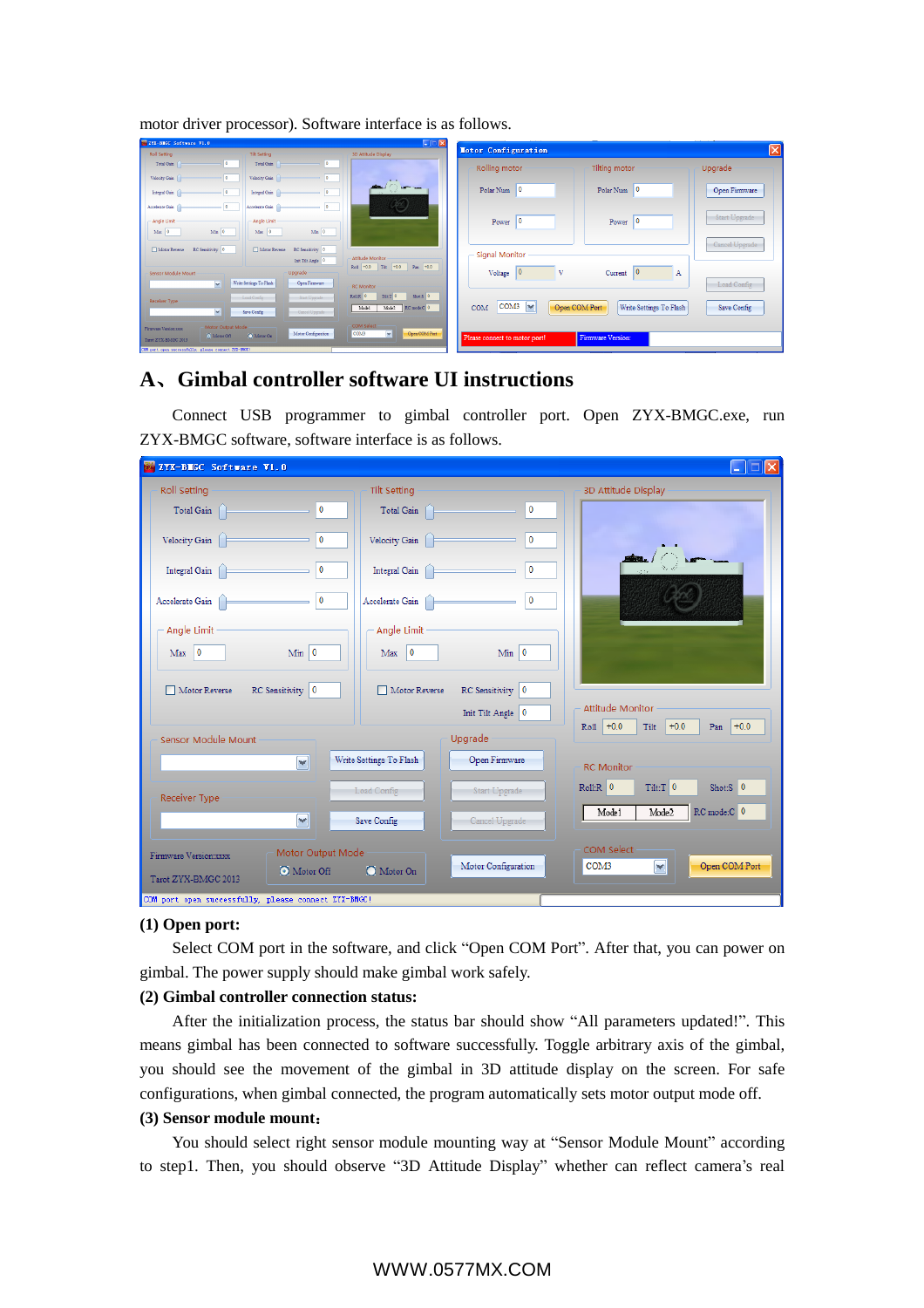motion.

## **(4) Receiver type:**

Connect your receiver's connection to ZYX-GS' receiver input port, and select right receiver type in configuration program. When the receiver type changed, you should click "Write Settings to Flash", and restart ZYX-GS.

DSM2/DSMJ/DSMX receiver type:

DSM2-1: Transmitter is DX7 etc. (binding by 6 or 7 channels receiver)

DSM2-2: Transmitter is DX8, DSX9 etc. (binding by 6 or 7 channels receiver)

DSM2-3: Transmitter is DX8, DSX9 etc. (binding by 9 channels receiver)

DSM2-4: Transmitter is DM8, DM9 module. (binding by 6 or 7 channels receiver)

DSMJ: Transmitter is DSMJ format. (Binding by matched receiver)

DSMX-1: Transmitter is DX 8 etc. (11ms mode, binding by matched receiver)

DSMX-2: Transmitter is DX 8 etc. (22ms mode, binding by matched receiver)

#### **(5) RC monitor:**

After you select receiver type and restart gimbal, the window will give you a real time display for all input channels.

R: roll input channel.

T: tilt input channel

S: camera remote infrared shutter control channel

C: RC Mode Switch:

Mode1: stick rate mode

Mode2: stick position mode

#### **(6) Angle limits:**

You can limit the roll angle and tilt angle for your need. Roll angle limits range is -45°–45°, tilt angle limits range is -135º~90º.

NOTICE: when the attitude of the gimbal is not in limits range, gimbal will set motor output mode off for safety. When you configure gimbal at first time, you should set angle limits with lower values.

#### **(7) Motor direction:**

Motor direction is selected according to the motor rotation.

## **(8) Initial tilt angle:**

In stick rate mode, when the gimbal power on, the initial tilt angle is determined by this parameter.

## **(9) Motor output mode:**

Motor output mode is used for keeping the gimbal safe when configure gimbal.

Motor off mode: gimbal shuts down motor output signal.

Motor on mode: gimbal outputs motor signal, at this time, the gimbal stabilization works. NOTICE:

(a) When the motor output mode is "motor off", you can set sensor module mounting way.

(b) When the motor output mode is "motor on", there are two situations gimbal will automatically shut down motor output signal. First situation: the total gain is zero or other three gains are zero on any axis. Second situation: current attitude of the gimbal is not in angle limit ranges. When you need motor output, you should set gains value non-zero, keep the gimbal level and make sure the sensor module mounted rightly.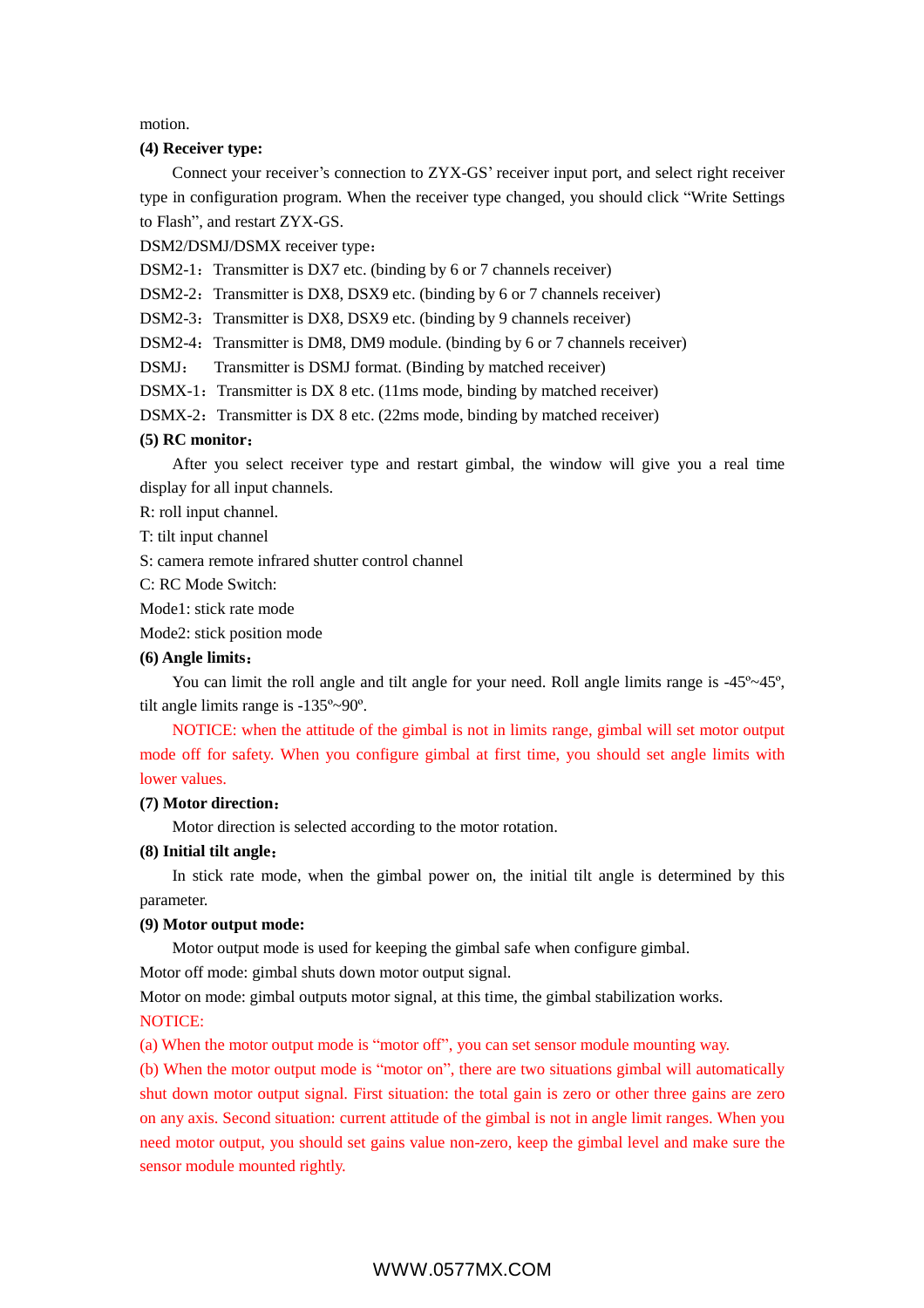#### **(10) PID parameters adjustment:**

PID parameters range is [0-500], the basic rule is the total sensitivity can not be 0, speed sensitivity and integration sensitivity can not both be 0. If break these rules the gimbal will turn off the motor, this can protect gimbal and camera.

Under the same load condition, if motor power parameter is increased, you should reduce the gimbal gains. If its value is decreased, you should increase the gimbal gains. In guarantee the motor power under the condition of enough, you should minimize power value for larger gains to get better gimbal stabilization performance. Notice that reducing motor power will affect the ability of the gimbal resisting disturbance.

#### **Step 1. Accelerate gain:**

First, set the total gain to an appropriate value (e.g. 100), set the velocity gain and integral gain to the minimum value(e.g. 1).Secondly, increase accelerate gain gradually until the gimbal shaking. This value is the largest accelerate gain. Finally, reduce the accelerate gain by 20% as the final gain.

#### **Step 2. Velocity gain:**

First, increase velocity gain gradually until the gimbal shaking. This value is the largest velocity gain. Finally, reduce the velocity gain by 20% as the final gain.

## **Step 3. Integral gain:**

First, increase integral gain gradually until the gimbal shaking. This value is the largest integral gain. Finally, reduce the integral gain by 20% as the final gain.

## **Step 4. Fine-tune gains:**

After completing the above steps, we can be appropriate to fine-tune each gains and get better result.

### **(11) Write settings to flash:**

After your configuration finished, click "Write Settings To Flash". When you write flash successfully, the settings are saved in gimbal. Next time, when you restart gimbal, these settings are loaded automatically.

## **B. Gimbal motor driver software UI instructions**

Connect USB programmer to motor driver port. Open ZYX-BMGC.exe; run ZYX-BMGC software, click 'motor configuration', the interface of motor configuration is in the following figure.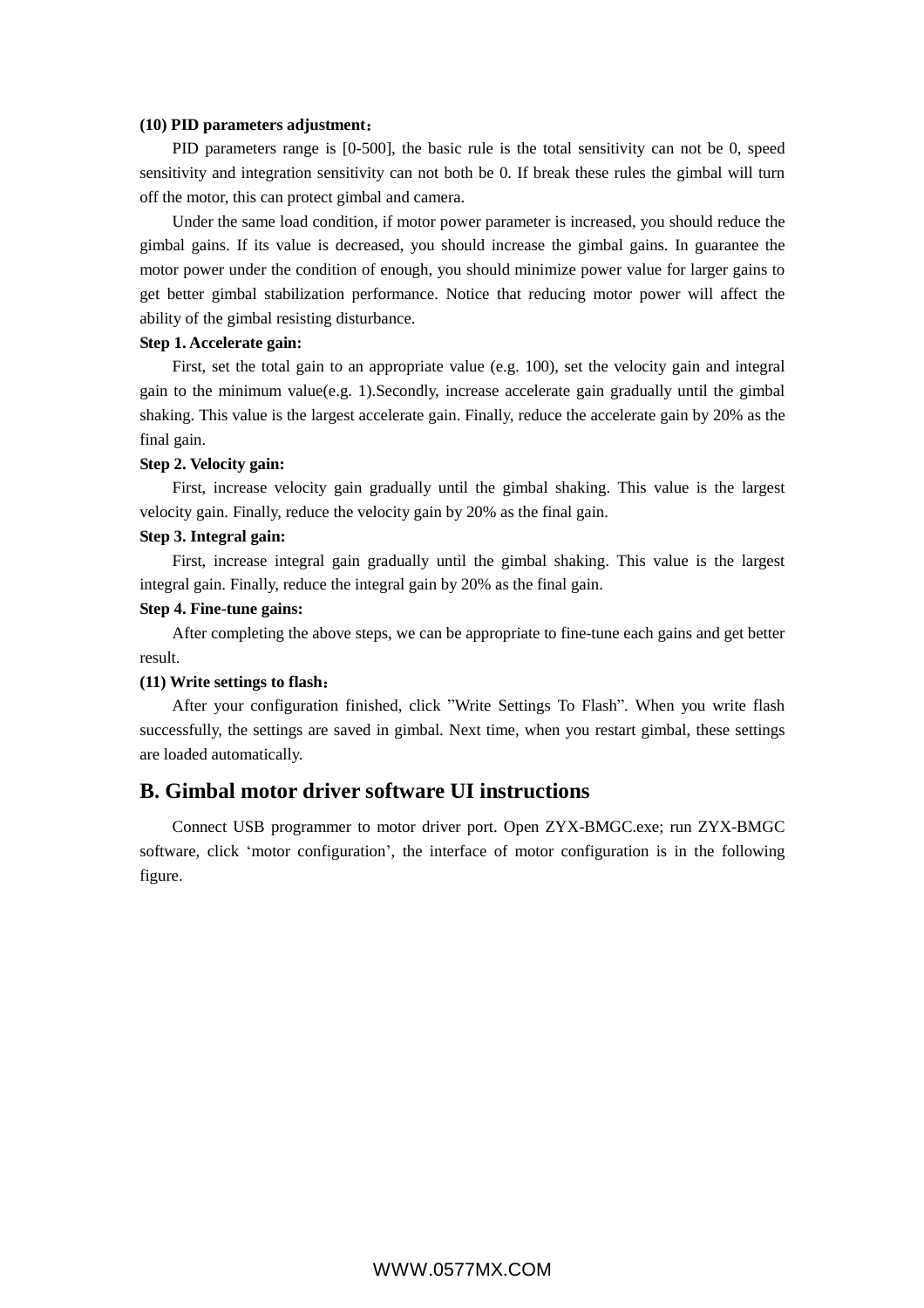| Motor Configuration                                                         |                                   |                |  |  |  |
|-----------------------------------------------------------------------------|-----------------------------------|----------------|--|--|--|
| Rolling motor                                                               | Tilting motor                     | Upgrade        |  |  |  |
| $\bf{0}$<br>Polar Num                                                       | 0<br>Polar Num                    | Open Firmware  |  |  |  |
| 0<br>Power                                                                  | 0<br>Power                        | Start Upgrade  |  |  |  |
| Signal Monitor                                                              |                                   | Cancel Upgrade |  |  |  |
| $\vert 0 \vert$<br>Voltage                                                  | $\mathbf{0}$<br>v<br>Current<br>Α | Load Config    |  |  |  |
| COM3<br>w<br>Open COM Port<br>COM<br>Write Settings To Flash<br>Save Config |                                   |                |  |  |  |
| Please connect to motor port!                                               | Firmware Version:                 |                |  |  |  |

### **(1)Open COM port:**

Select COM port in the motor configuration, and click 'Open COM Port'. After that, you can power on the gimbal. The power supply should make the gimbal work safely.

## **(2)Motor driver module connection status:**

After motor driver module initialization process, the status bar should show "All parameters updated!". This means motor driver module has been connected to software successfully.

### **(3)Polar num:**

Polar num is motor magnetic pole number; this parameter will affect the reduction ratio and highest speed of the motor. Usually, its value should be set to the actual number of the motor. If you need special performance, its value can be set to different from the actual pole number of the motor.

#### **(4)Motor power:**

The range of motor power is 0%-100%, its value can be adjust according to load. Under the same load condition, if motor power parameter is increased, you should reduce the gimbal gains. If its value is decreased, you should increase the gimbal gains. In guarantee the motor power under the condition of enough, you should minimize power value for larger gains to get better gimbal stabilization performance. Notice that reducing motor power will affect the ability of the gimbal resisting disturbance.

### **(5)Signal monitor:**

Display supply voltage and operating current of the gimbal. Voltage value displayed will be smaller than the power supply voltage of 0.3V or so.

## **(6)Write settings to flash:**

After your motor configuration finished, click"Write Settings to Flash". When you write flash successfully, the settings are saved in gimbal. Next time, when you restart it, these settings are loaded automatically.

# **8. Upgrade firmware**